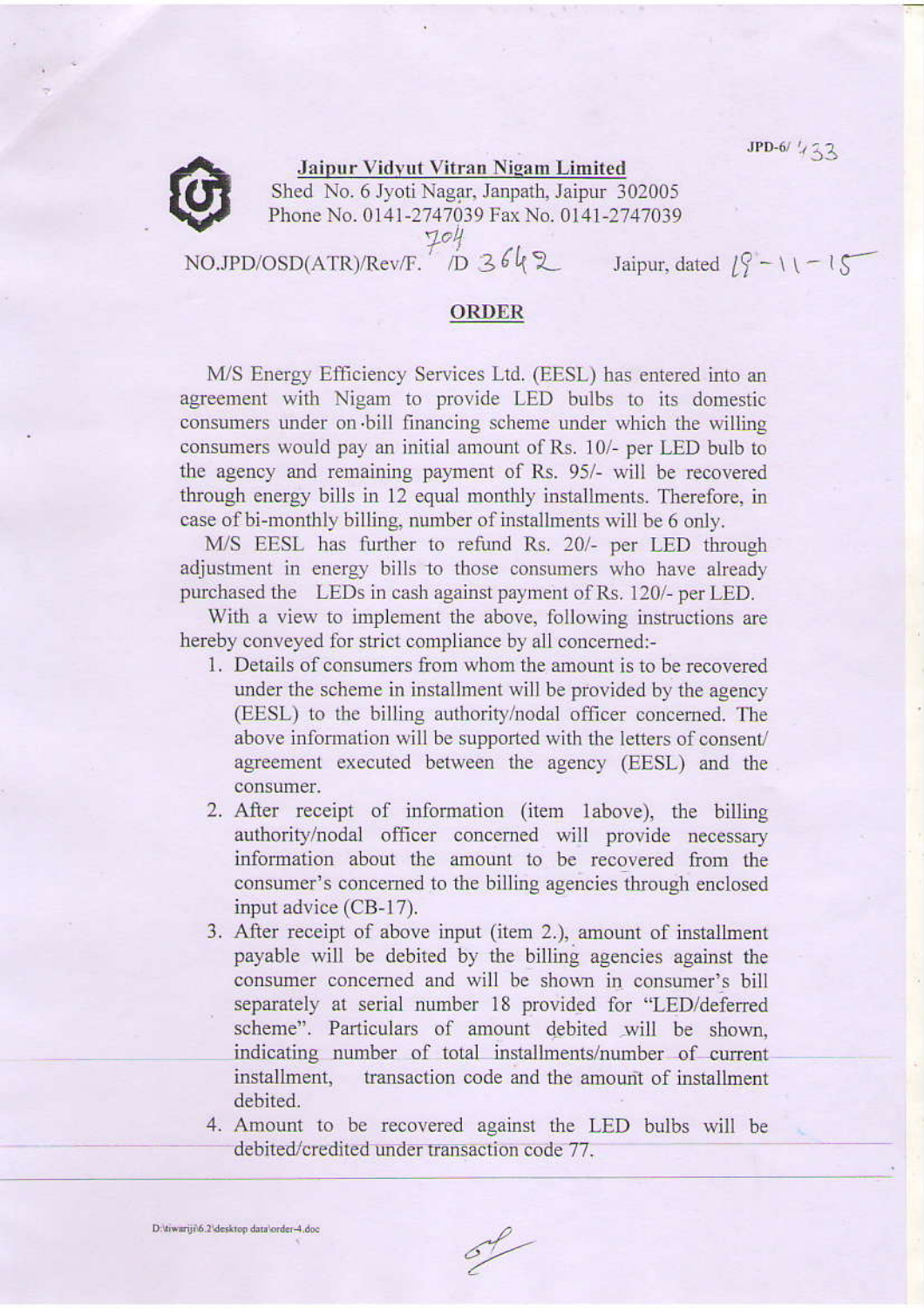- 5. The billing agencies will ensure that consumer wise monthly account of above LED bulbs scheme is maintained separately as is being maintained for the E.D., W.C.C. & U.C. etc. and is not mixed with the amount of any other transactions. To make it further clear, it is clarified that inventories of amount assessed, realized and outstanding remained at the month end against each of the consumer is kept separately in the consumer's database and depicted accordingly in consumer's bill, ledger, MIS and JVs.
- 6. Amount of bills received from consumers will first be posted in accordance with the priorities mentioned under sub-clause (7) of clause 36 of the TCOS-2004 and amount remained surplus if any will be posted against the amount received towards the LED bulbs, payable to M/S EESL.
- 7. No LPS would be levied on the unpaid amount of the LED bulbs and no disconnections shall be made on such outstanding.
- 8. Outstanding amount of debtors of LED bulbs will however be added to the subsequent bills to be issued to consumers.
- 9. Inventories of amount to be refunded by the supplier to the consumers will also be provided by EESL to the billing authority/nodal officer concerned for onward transmission of credit entries to the billing agencies under transaction code 78, in format CB-12. Such amount will be treated as realization through adjustment against Nigam dues and will be reflected accordingly in the bill, ledger, MIS and JVs generated by the billing agencies by debiting LED supplier and crediting to Nigam Dues of debtors/consumers in the JVs prepared.
- 10. The billing agencies will also ensure that enclosed output (Annexure-A) relating to the transactions of LED bulbs are delivered to the unit officers concerned with copies to the respective circle Accounts Officers.
- 11. The billing agencies will further ensure that amount shown in the above output report (item 10) is supported with the MIS and respective JVs.
- 12. The circle Accounts Officers will ensure that ATC/ATD of the monthly amount collected/refunded to the consumers if any is timely sent to the A.O. (cash), JVVNL, Jaipur.
- 13. The Accounts Officer (cash) will compile figures of all the ATCs/ATDs and arrange net payment to M/S EESL, accordingly.
- 14. Accounting heads of the transactions involved in connection with the LED bulbs will be as under:-

 $\mathscr{S}$ 

Sundry debtors for LED code 23.271 Dr.

D. tiwariii 6.2 desktop data order-4.doc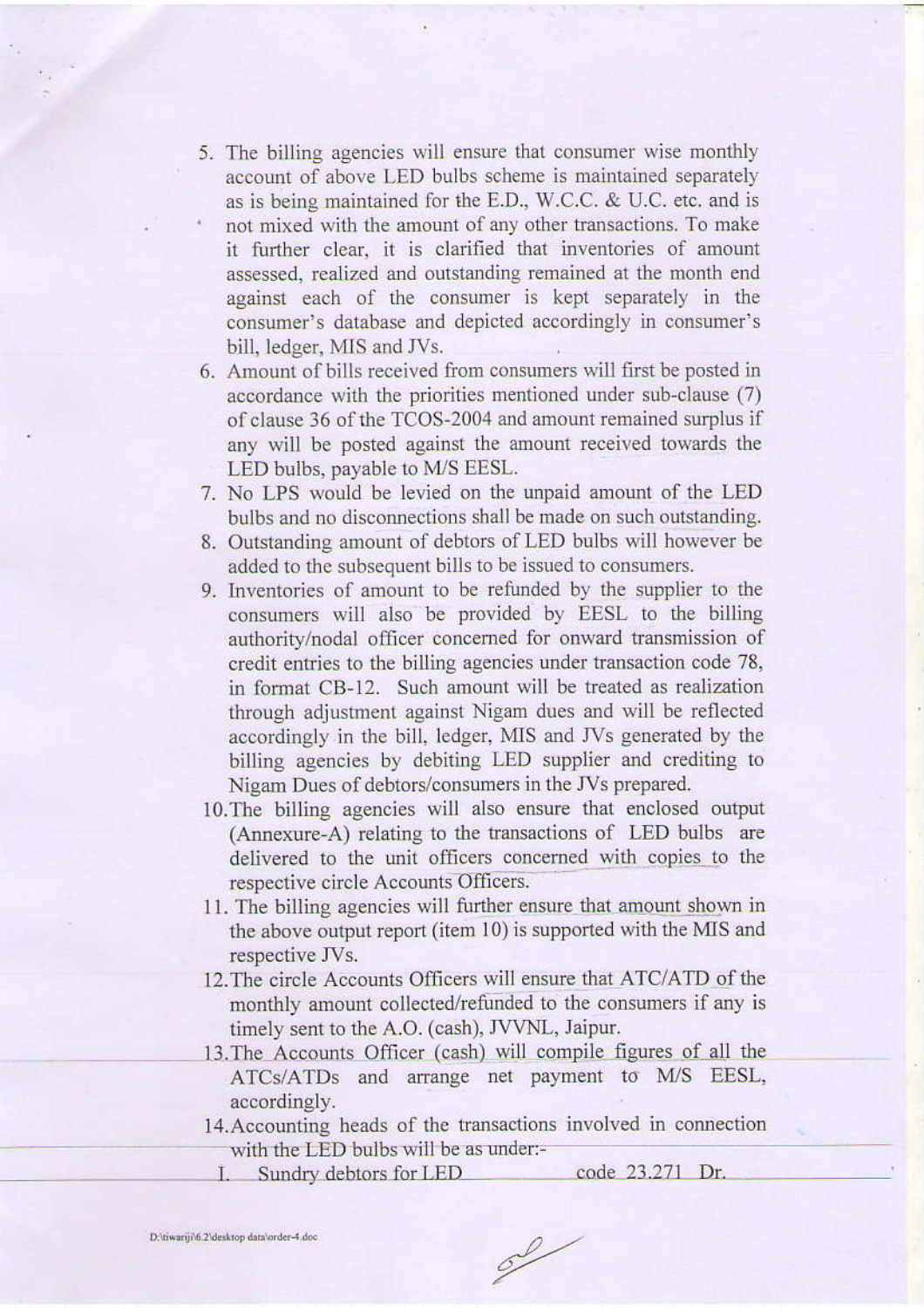code 61.579 Cr. П. Amount assessed against LED

Amount assessed against LED-contra code 61.580 Dr. III.

IV. Amount payable to EESL against LED code 46.393  $Cr.$ 

- Amount receivable from EESL against LED code 28.637  $\cdot$  V. Dr.
- 15. Column 41 of MIS 3.1 prescribed for others and not being utilized at present could be utilized for incorporating transactions relating to LEDs. Similarly, column 6 of the debit side JV of MIS 3.1 and column 19 of the credit side JV of MIS 3.1 prescribed for other transactions could also be utilized for reflecting the aforesaid transactions.
- 16. Appropriate columns may however be inserted in MIS 3.2, below the major columns specified for outstanding at the end of last month, transfer amount, revenue assessed during the month, total amount, realization and the amount outstanding for LED transactions. In JV of MIS 3.2, column 14.1 to 14.3 (between columns 14 to 15) will also be inserted for reflecting transactions relating to the LEDs.
- 17. Unit officers, circle Accounts Officers and A.O. (cash) will be responsible for timely reconciliation of the above accounting code heads.
- 18. Taxes, duties and service tax applicable on the above transactions if any will be on the part of M/S EESL and Nigam will not be responsible for the same.
- 19. In the event of disputes over quality/ efficiency or the cost of LED bulbs supplied to the consumers, M/S EESL will be solely responsible for the same.
- 20. In the events where amount of installment is directly deposited by the consumers with M/S EESL or where the LED bulbs are removed/taken back by the EESL from the consumer due to default/failure in making payments by the consumers, the agency (EESL) will immediately inform about the same to the billing authority/nodal officer concerned, for stopping billing of the subsequent installments by revising of demanded amount accordingly through CB-17.

The order shall come into force with immediate effect.

Encl:-A.A.

 $(K.L.Gupta)$ **Officer On Special Duty (ATR)**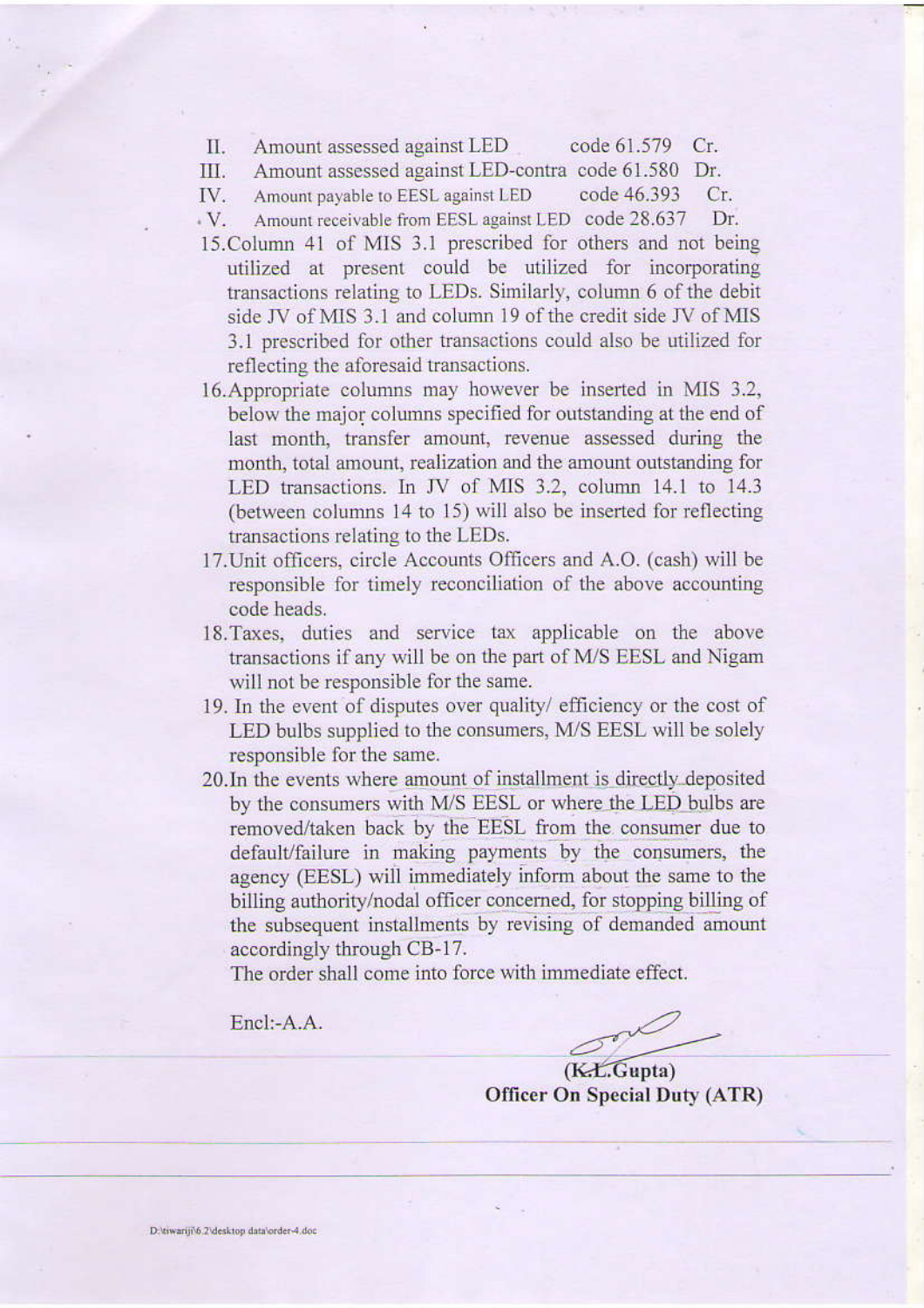Copy submitted / forwarded to the following for information and necessary action:-

1. The Addl./Dy./Chief Engineer (), JPD, Jaipur.

), JPD, Jaipur.

.2. The Chief Accounts Officer ( 3. The SE(IT), JPD, Jaipur.

3.TA to CMD/Director (Technical), JPD, Jaipur

4. The Superintending Engineer ( ),  $JPD$ , ............. for onward transmission to the concerned officers under his jurisdiction.

),  $JPD$ , .............. 5. The Sr. A. O./A.O. (

6.M/S HCLI/Data Infosys/ BCITS .....................

. . . . .

Officer On Special Duty (ATR)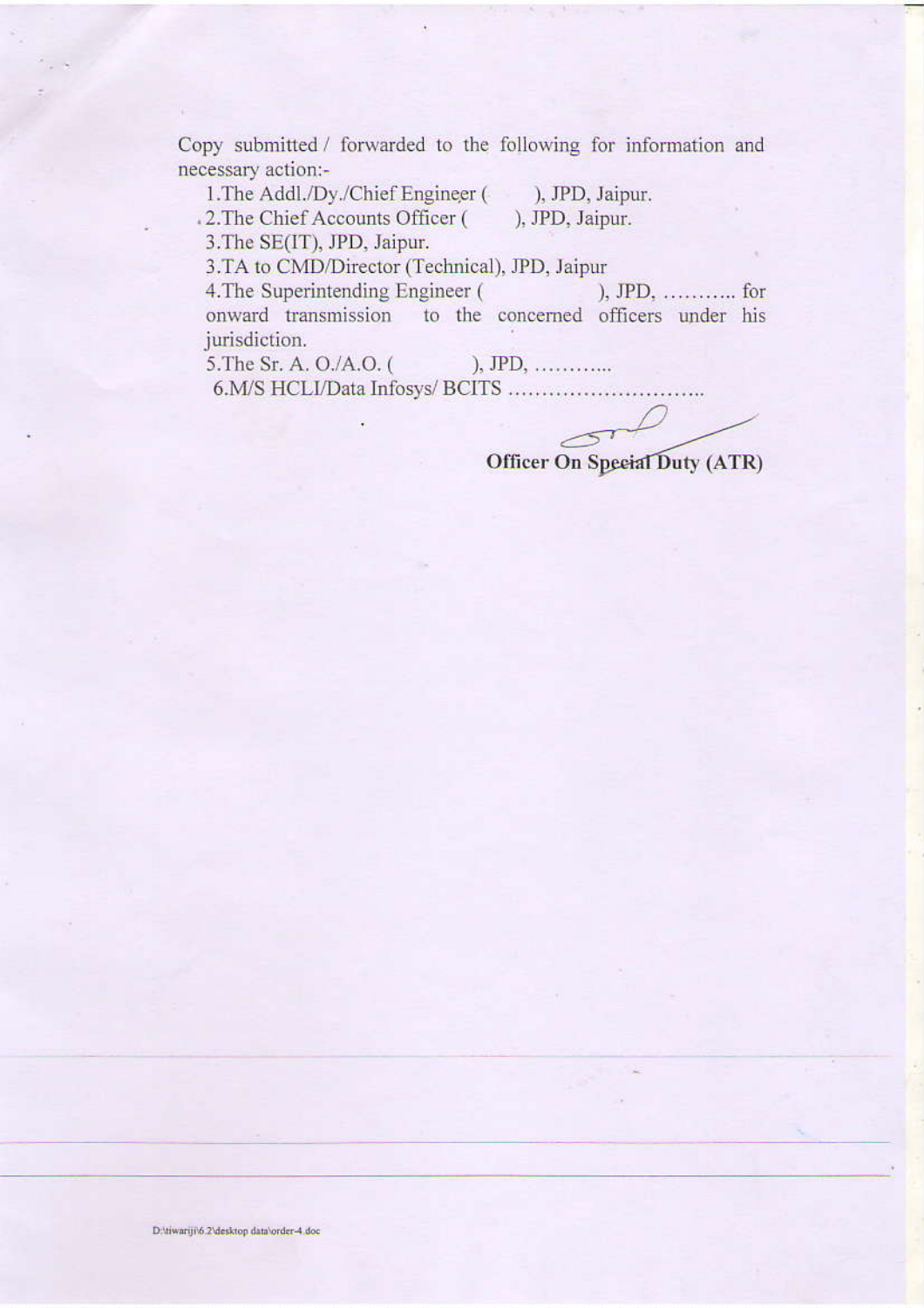FORM CB-17

## JAIPUR VIDYUT VITRAN NIGAM LIMITED

Advice for debiting of instalment amount of LED bulbs against the consumer under transaction code 77.

Page No..............

| ٠<br>SI. No. |       |            |         |             | Total recoverable amount | No. of instalments |
|--------------|-------|------------|---------|-------------|--------------------------|--------------------|
|              | K.NO. | Binder No. | A/C No. | Action code |                          |                    |
|              |       |            |         |             |                          |                    |
|              |       |            |         |             |                          |                    |
|              |       |            |         |             |                          |                    |
|              |       |            |         |             |                          |                    |
|              |       |            |         |             |                          |                    |
|              |       |            |         |             |                          |                    |
|              |       |            |         |             |                          |                    |
|              |       |            |         |             |                          |                    |
|              |       |            |         |             |                          |                    |
|              |       |            |         |             |                          |                    |
|              |       |            |         |             |                          |                    |
|              |       |            |         |             |                          |                    |
|              |       |            |         |             |                          |                    |
|              |       |            |         |             |                          |                    |
|              |       |            |         |             |                          |                    |
|              |       |            |         |             |                          |                    |

Action codes:-

 $T =$ Fresh entry

C= Correction advise (earlier entries to be replaced). D= Deleting advice already sent.

Signature of the AEN/B.A.